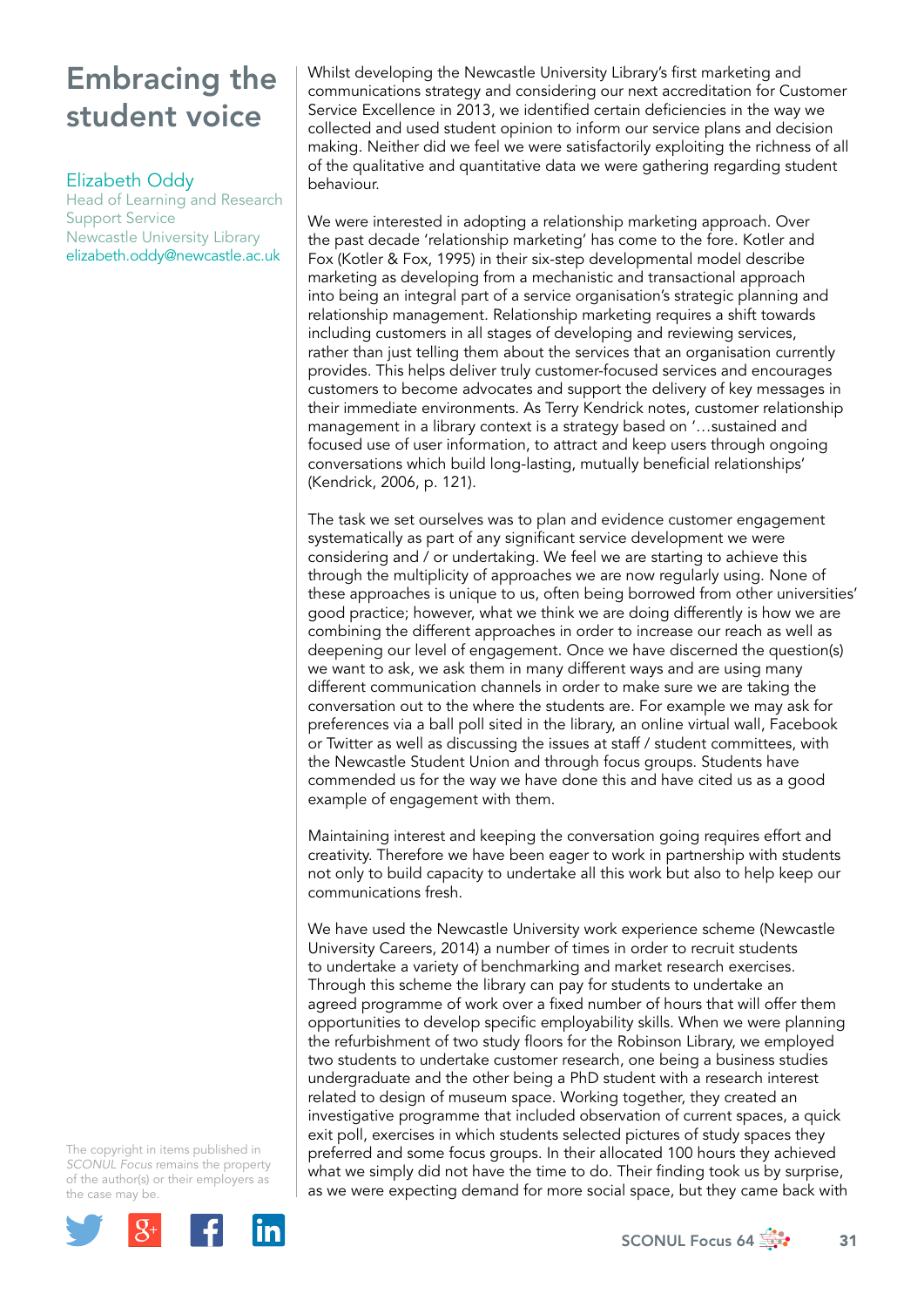## Embracing the student voice

strong arguments for more traditional silent space. As a follow-up to this work, we employed another PhD student, this time from the School of Education, to run a further programme of observation and focus groups to review how the refurbishment was now working for students.

Other work experience placements we have offered have included researching study skills support models used in different universities and seeking academic and student opinion of current provision at Newcastle University. We are currently recruiting to a series of work placements, which will help with benchmarking and seeking opinions about our information literacy and writing development online resources. This is in preparation for a programme of work we hope to undertake during 2016 to create a new portfolio of open educational resources.

Over the past 18 months we have also successfully piloted and established a Student Library Communications Team following a similar model to that which our Careers Service employs. Each academic year we recruit up to twelve students to undertake promotional and customer research related activities. The interview process has proved very interesting as it involves a ten-minute 'audition' to which candidates bring a prepared pitch to persuade new students that use of a library is beneficial. We also ask to them to bring a Tweet to promote the library. Just going through the process of interviewing students for the team provides us with some rather surprising insight into what they and their friends think of us!

The students are employed on casual contracts via the University 'JobsSoc' agency so there is no obligation on either party. We will contact them, usually by email, to ask for members to offer to undertake specific activities / assignments as they arise. To date these have included:

- handing out promotional fliers and postcards on campus
- conducting quick surveys on campus
- participating in focus groups and in some cases letting them recruit and lead on focus groups
- conducting tours for prospective students on open days
- mystery shopping at Newcastle and Northumbria Universities
- providing feedback on publicity.

Some students are more committed than others, but generally we can get sufficient participants to undertake these quick assignments. Library Communication Team hoodies are now a common sight on our campus, with the team members often canvassing opinion or promoting our services on our behalf. The feedback they get is probably more insightful than we would ever be able to achieve, and they are always prepared to discuss the responses they have received, which adds value to the process.

Not only are we creating our own opportunities to work with students as cocreators, we also use schemes and programmes being operated elsewhere in the university. For example since 2013 first-year students have been allocated a student mentor as part of the university's offer. These mentors are expected to meet regularly with a small group of new students to listen to and discuss the issues they are facing as they transition into higher education. We see these student mentors as potentially some of our strongest advocates, and investing in their development is important. We do this in various light-touch ways, including contributing ideas and resources to their training programme and having named library contacts for support if and when needed. It is interesting to note that as the scheme has matured, student mentors are not only using the library as a venue to meet mentees but are also conducting their own informal tours.

The copyright in items published in *SCONUL Focus* remains the property of the author(s) or their employers as the case m[ay be.](http://plus.google.com/share?url=http://www.sconul.ac.uk/page/focus-64)